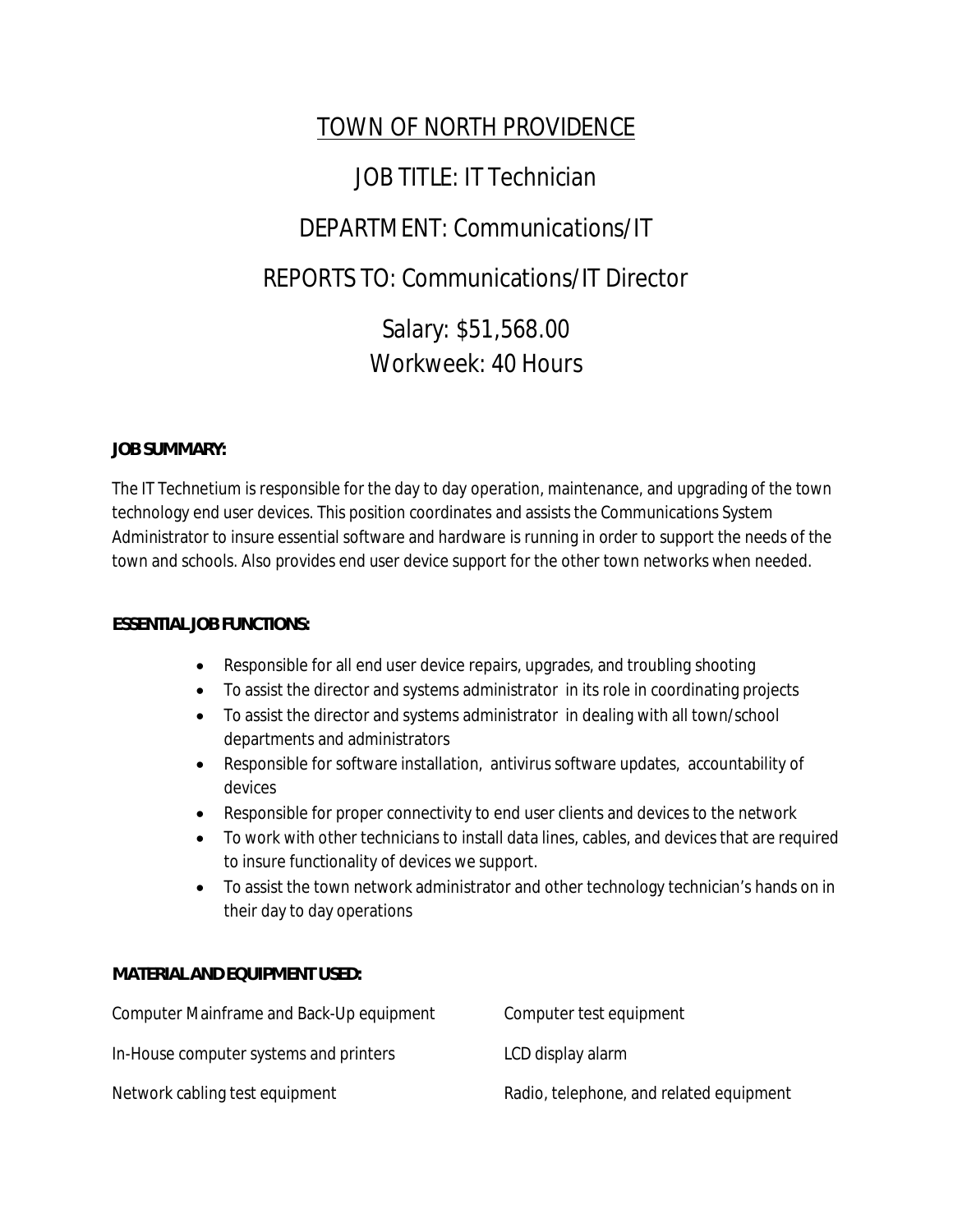### **MINIMUM QUALIFICATIONS REQUIRED:**

### *Education and Experience:*

Must have a minimum of 2 years combined experience in computer management. Computer environments must include, conventional physical O/S systems and virtual O/S or a Graduate of a IT program from a Collage or trade school.

Must have knowledge of Windows 7/ Windows 8,Windows 10, Mac, and ios 8.1.3

Must have familiarity in server 2008, 2008R2, 2012 R2, 2019

Must have knowledge of managed switches

Must have ability to install, terminate and troubleshoot 568B cat5e and cat6 cabining, 66 and 100 block terminations, RJ45 terminations and testing.

Must have ability to setup, install, configure, and connect end user devices to existing networks

Must have knowledge and experience using the management console of Google Mail, Google Apps, and GAS

Additional experience in Access Control Systems and Camera system operation, installation and troubleshooting preferred.

Must have a valid Driver's License

### *Mental and/or Physical Ability To:*

Read and understand written directions, text, numbers and legal terminology

Learn to operate radio, telephone, and related equipment operations Perform multiple tasks concurrently

Establish effective professional working relationships with other Communications personnel, School Department Administration and staff, Town Administration and staff, Fire service and EMS personnel, and members of other public safety agencies

Hear, understand and orally communicate detailed information accurately and completely. Speak clearly and distinctly

Sit or stand for prolonged periods of time. Employees are occasionally required to walk, stand, and/or